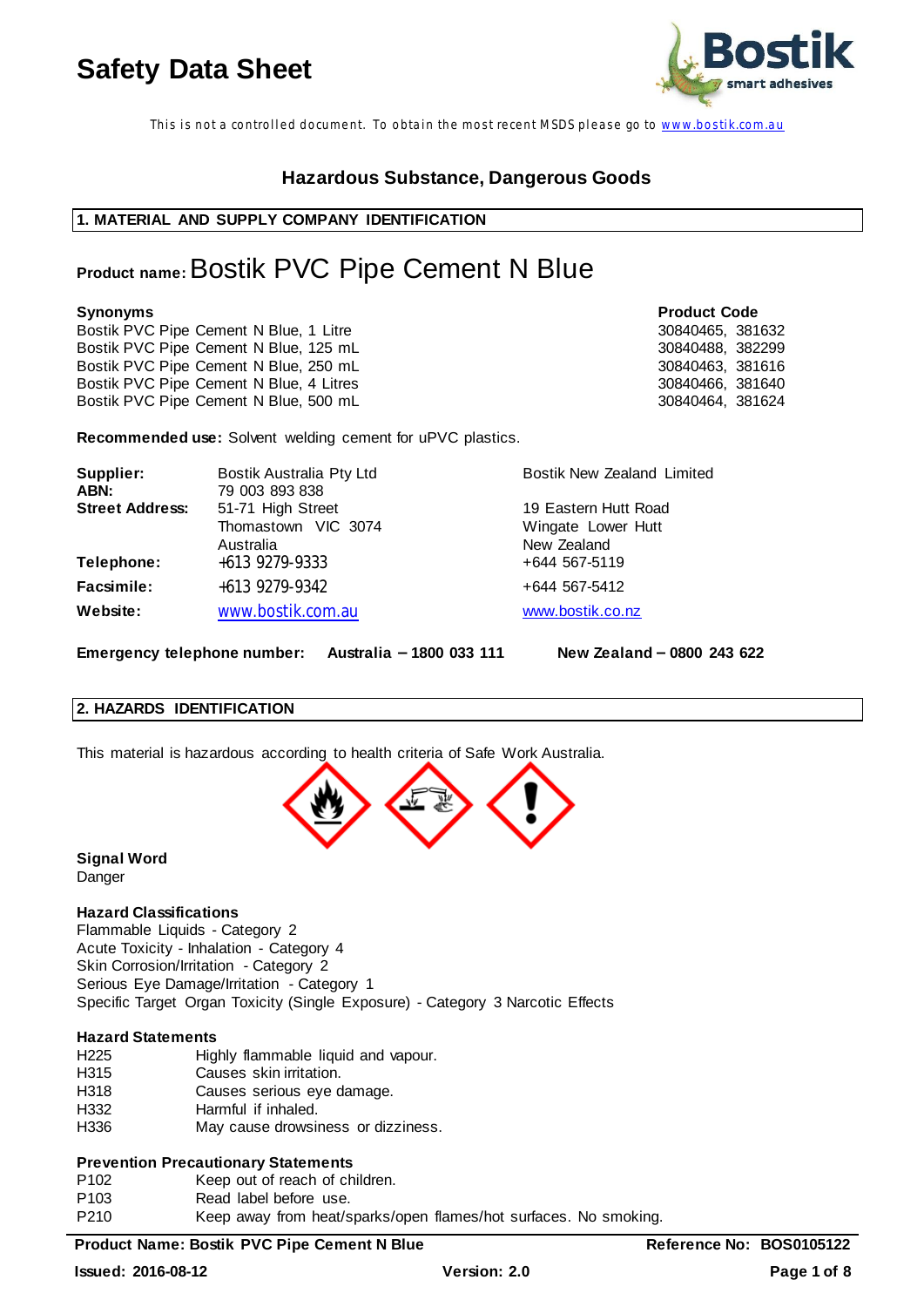

This is not a controlled document. To obtain the most recent MSDS please go to www.bostik.com.au

- P233 Keep container tightly closed. P240 Ground/bond container and receiving equipment. P241 Use explosion-proof electrical, ventilating, lighting and all other equipment. P242 Use only non-sparking tools. P243 Take precautionary measures against static discharge. P261 Avoid breathing dust, fume, gas, mist, vapours or spray.. P264 Wash hands, face and all exposed skin thoroughly after handling.<br>P271 Use only outdoors or in a well-ventilated area. P271 Use only outdoors or in a well-ventilated area.<br>
P280 Wear protective clothing. gloves. eve/face prot
- Wear protective clothing, gloves, eye/face protection and suitable respirator.

### **Response Precautionary Statements**

| P <sub>101</sub>  | If medical advice is needed, have product container or label at hand.                                                               |
|-------------------|-------------------------------------------------------------------------------------------------------------------------------------|
| P303+P361+P353    | IF ON SKIN (or hair): Remove/Take off immediately all contaminated clothing. Rinse<br>skin with water/shower.                       |
| P304+P340         | IF INHALED: Remove victim to fresh air and keep at rest in a position comfortable<br>for breathing.                                 |
| P305+P351+P338    | IF IN EYES: Rinse cautiously with water for several minutes. Remove contact<br>lenses, if present and easy to do. Continue rinsing. |
| P310              | Immediately call a POISON CENTER or doctor/physician.                                                                               |
| P332+P313<br>P362 | If skin irritation occurs: Get medical advice/attention.<br>Take off contaminated clothing and wash before reuse.                   |

#### **Storage Precautionary Statements**

| P403+P233 | Store in a well-ventilated place. Keep container tightly closed. |
|-----------|------------------------------------------------------------------|
| P405      | Store locked up.                                                 |

#### **Disposal Precautionary Statement**

P501 Dispose of contents/container in accordance with local, regional, national and international regulations.

#### **Poison Schedule:** S5. Caution

### **DANGEROUS GOOD CLASSIFICATION**

Classified as Dangerous Goods by the criteria of the "Australian Code for the Transport of Dangerous Goods by Road & Rail" and the "New Zealand NZS5433: Transport of Dangerous Goods on Land".

#### **Dangerous Goods Class:** 3

| 3. COMPOSITION INFORMATION                 |          |                   |
|--------------------------------------------|----------|-------------------|
| CHEMICAL ENTITY                            | CAS NO   | <b>PROPORTION</b> |
| Acetone                                    | 67-64-1  | 10-30 $% (w/w)$   |
| Cyclohexanone                              | 108-94-1 | 10-30 $% (w/w)$   |
| Methyl ethyl ketone                        | 78-93-3  | 30-60 $% (w/w)$   |
| Ingredients determined to be Non-Hazardous |          | <b>Balance</b>    |
|                                            |          | 100%              |

### **4. FIRST AID MEASURES**

If poisoning occurs, contact a doctor or Poisons Information Centre (Phone Australia 131 126, New Zealand 0800 764 766).

**Inhalation:** Remove victim from exposure - avoid becoming a casualty. Remove contaminated clothing and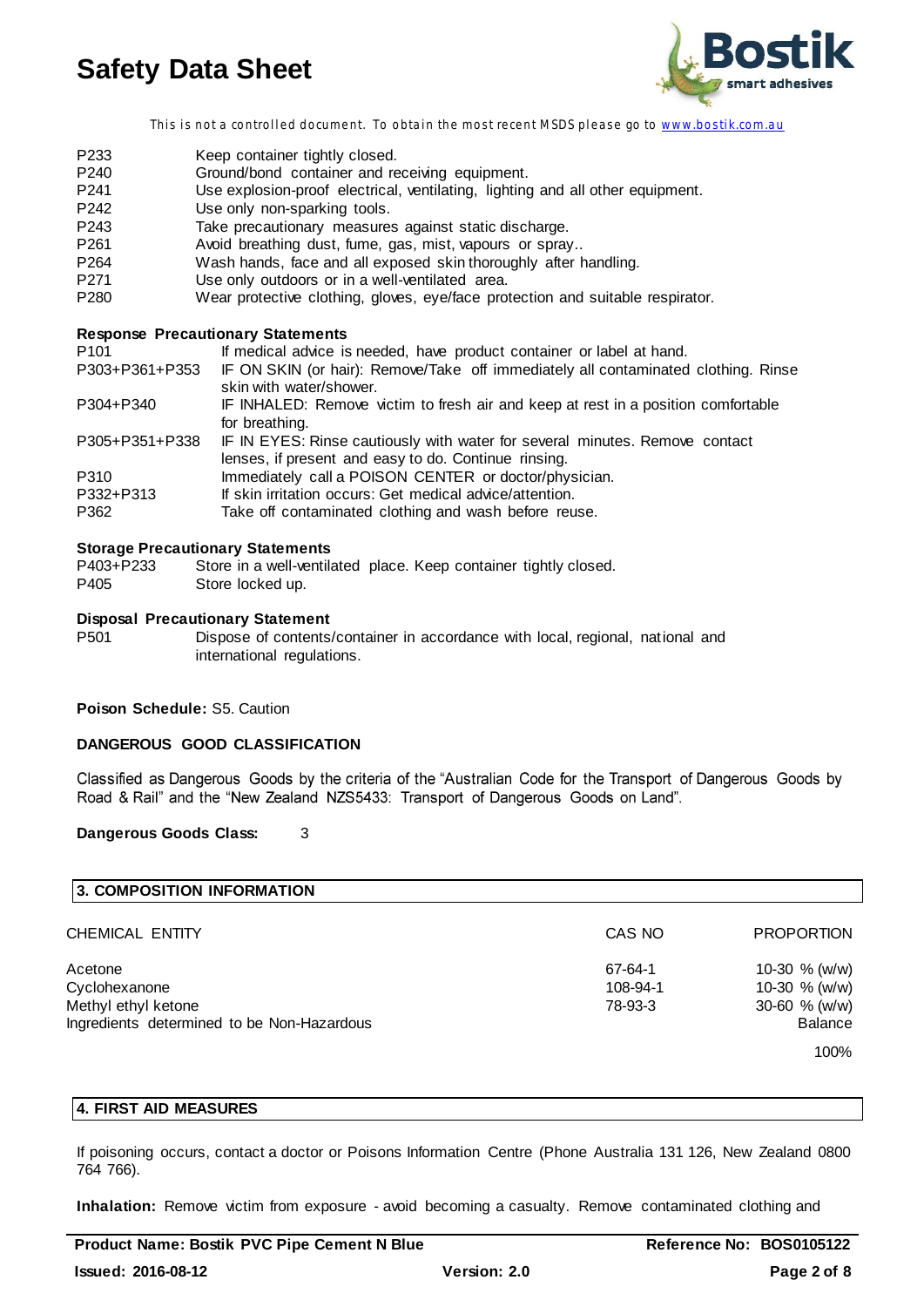

This is not a controlled document. To obtain the most recent MSDS please go to www.bostik.com.au

loosen remaining clothing. Allow patient to assume most comfortable position and keep warm. Keep at rest until fully recovered. If breathing laboured and patient cyanotic (blue), ensure airways are clear and have a qualified person give oxygen through a facemask. If breathing has stopped apply artificial respiration at once. In the event of cardiac arrest, apply external cardiac massage. Seek immediate medical advice.

**Skin Contact:** If skin or hair contact occurs, immediately remove contaminated clothing and flush skin and hair with running water. Continue flushing with water until advised to stop by the Poisons Information Centre or a Doctor; or for 15 minutes and transport to Doctor or Hospital. For gross contamination, immediately drench with water and remove clothing. Continue to flush skin and hair with plenty of water (and soap if material is insoluble). For skin burns, cover with a clean, dry dressing until medical help is available. If blistering occurs, do NOT break blisters. If swelling, redness, blistering, or irritation occurs seek medical assistance.

**Eye contact:** Immediately irrigate with copious quantities of water for 15 minutes. Eyelids to be held open. Remove clothing if contaminated and wash skin. Urgently seek medical assistance. Transport to hospital or medical centre.

**Ingestion:** Rinse mouth with water. If swallowed, do NOT induce vomiting. Give a glass of water to drink. Never give anything by the mouth to an unconscious patient. If vomiting occurs give further water. Seek medical advice.

**Notes to physician:** Treat symptomatically.

#### **5. FIRE FIGHTING MEASURES**

#### **Hazchem Code:**

**Suitable extinguishing media:** If material is involved in a fire use alcohol resistant foam or dry agent (carbon dioxide, dry chemical powder).

**Specific hazards:** Highly flammable liquid and vapour. May form flammable vapour mixtures with air. Flameproof equipment necessary in area where this chemical is being used. Nearby equipment must be earthed. Electrical requirements for work area should be assessed according to AS3000. Vapour may travel a considerable distance to source of ignition and flash back. Avoid all ignition sources. All potential sources of ignition (open flames, pilot lights, furnaces, spark producing switches and electrical equipment etc) must be eliminated both in and near the work area. Do NOT smoke.

**Fire fighting further advice:** Heating can cause expansion or decomposition leading to violent rupture of containers. If safe to do so, remove containers from path of fire. Keep containers cool with water spray. On burning or decomposing may emit toxic fumes. Fire fighters to wear self-contained breathing apparatus and suitable protective clothing if risk of exposure to vapour or products of combustion or decomposition.

#### **6. ACCIDENTAL RELEASE MEASURES**

#### **SMALL SPILLS**

Wear protective equipment to prevent skin and eye contamination. Avoid inhalation of vapours or dust. Wipe up with absorbent (clean rag or paper towels). Collect and seal in properly labelled containers or drums for disposal.

## **LARGE SPILLS**

If safe to do so, shut off all possible sources of ignition. Clear area of all unprotected personnel. Slippery when spilt. Avoid accidents, clean up immediately. Wear protective equipment to prevent skin and eye contamination and the inhalation of vapours. Work up wind or increase ventilation. Contain - prevent run off into drains and waterways. Use absorbent (soil, sand or other inert material). Use a spark-free shovel. Collect and seal in properly labelled containers or drums for disposal. If contamination of crops, sewers or waterways has occurred advise local emergency services.

Dangerous Goods - Initial Emergency Response Guide No: 14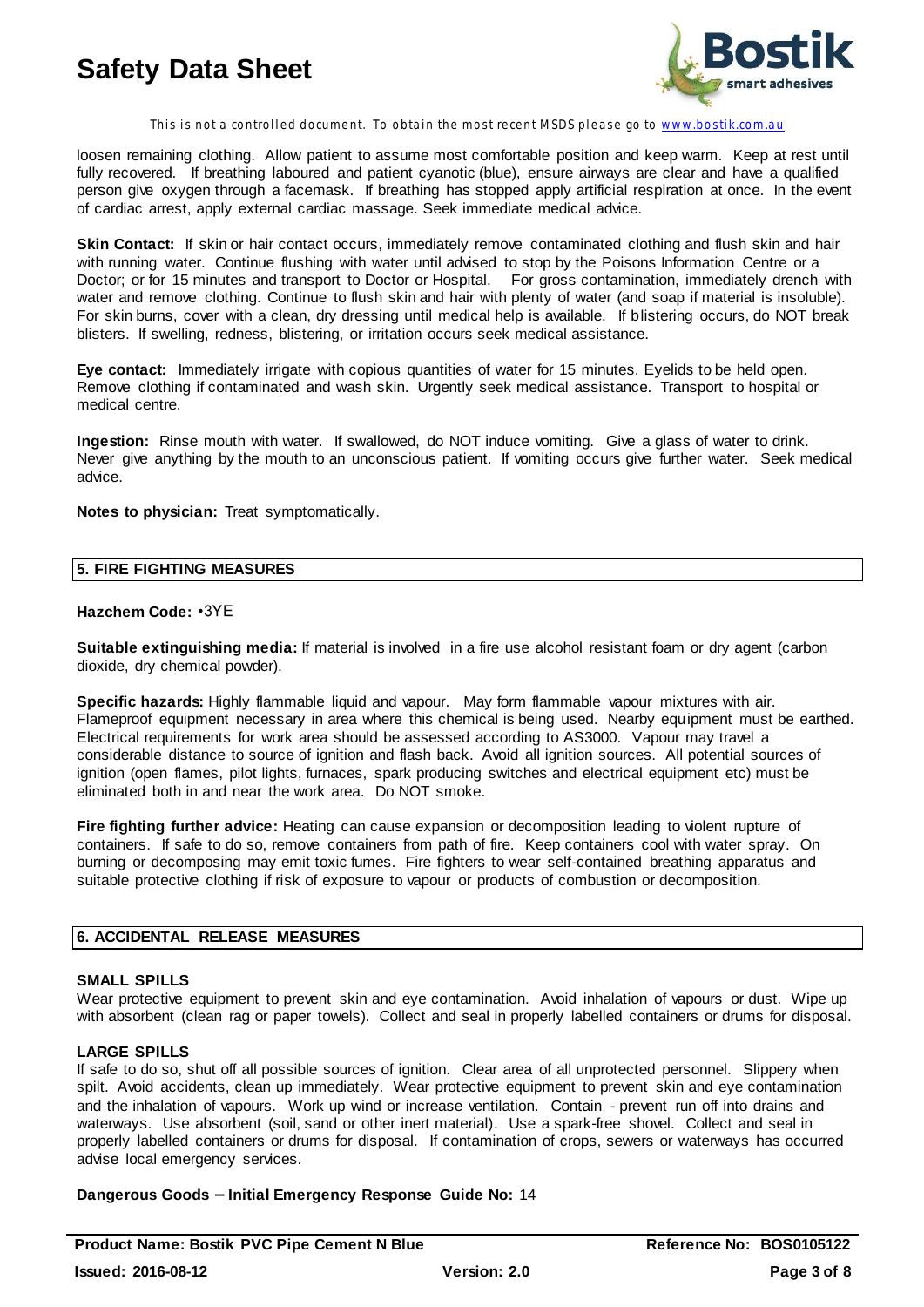

This is not a controlled document. To obtain the most recent MSDS please go to www.bostik.com.au

#### **7. HANDLING AND STORAGE**

**Handling:** Avoid eye contact and skin contact. Avoid inhalation of vapour, mist or aerosols.

**Storage:** Store in a cool, dry, well-ventilated place and out of direct sunlight. Store away from foodstuffs. Store away from incompatible materials described in Section 10. Store away from sources of heat and/or ignition. Store locked up. Keep container standing upright. Keep containers closed when not in use - check regularly for leaks.

This material is classified as a Class 3 Flammable Liquid as per the criteria of the "Australian Code for the<br>Transport of Dangerous Goods by Road & Rail" and/or the "New Zealand NZS5433: Transport of Dangerous Goods on Land" and must be stored in accordance with the relevant regulations.

This material is a Scheduled Poison Schedule 5 (Caution) and must be stored, maintained and used in accordance with the relevant regulations.

### **8. EXPOSURE CONTROLS / PERSONAL PROTECTION**

#### **National occupational exposure limits:**

|                                   | TWA |       | STEL |       | <b>NOTICES</b>           |
|-----------------------------------|-----|-------|------|-------|--------------------------|
|                                   | ppm | mq/m3 | ppm  | mq/m3 |                          |
| Acetone 67-64-1                   | 500 | 1185  | 1000 | 2375  | $\,$                     |
| Cyclohexanone 108-94-1            | 25  | 100   |      | ۰     | Sk                       |
| Methyl ethyl ketone (MEK) 78-93-3 | 150 | 445   | 300  | 890   | $\overline{\phantom{a}}$ |

As published by Safe Work Australia.

TWA - The time-weighted average airborne concentration over an eight-hour working day, for a five-day working week over an entire working life.

STEL (Short Term Exposure Limit) - the average airborne concentration over a 15 minute period which should not be exceeded at any time during a normal eight-hour workday.

Sk' Notice - absorption through the skin may be a significant source of exposure. The exposure standard is invalidated if such contact should occur.

These Exposure Standards are guides to be used in the control of occupational health hazards. All atmospheric contamination should be kept too as low a level as is workable. These exposure standards should not be used as fine dividing lines between safe and dangerous concentrations of chemicals. They are not a measure of relative toxicity.

If the directions for use on the product label are followed, exposure of individuals using the product should not exceed the above standard. The standard was created for workers who are routinely, potentially exposed during product manufacture.

**Biological Limit Values:** As per the "National Model Regulations for the Control of Workplace Hazardous Substances (Safe Work Australia)" the ingredients in this material do not have a Biological Limit Allocated.

**Engineering Measures:** Ensure ventilation is adequate to maintain air concentrations below Exposure Standards. Use only in well ventilated areas. Use with local exhaust ventilation or while wearing appropriate respirator. Vapour heavier than air - prevent concentration in hollows or sumps. Do NOT enter confined spaces where vapour may have collected.

**Personal Protection Equipment:** SAFETY SHOES, OVERALLS, GLOVES, CHEMICAL GOGGLES, RESPIRATOR.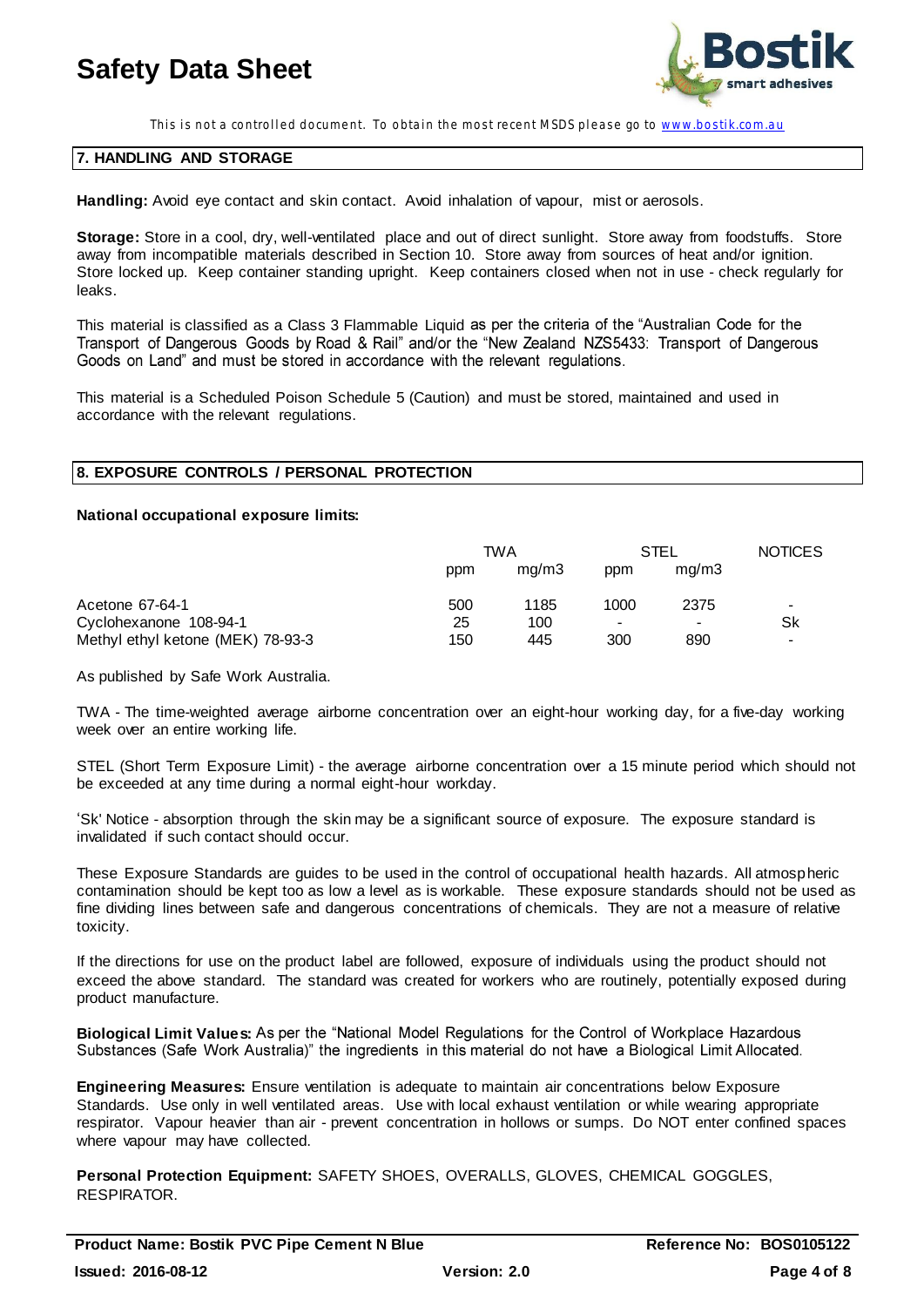

This is not a controlled document. To obtain the most recent MSDS please go to www.bostik.com.au

Wear safety shoes, overalls, gloves, chemical goggles, respirator. Use with adequate ventilation. If inhalation risk exists wear organic vapour/particulate respirator meeting the requirements of AS/NZS 1715 and AS/NZS 1716.Available information suggests that gloves made from should be suitable for intermittent contact. However, due to variations in glove construction and local conditions, the user should make a final assessment. Always wash hands before smoking, eating, drinking or using the toilet. Wash contaminated clothing and other protective equipment before storing or re-using.

**Hygiene measures:** Keep away from food, drink and animal feeding stuffs. When using do not eat, drink or smoke. Wash hands prior to eating, drinking or smoking. Avoid contact with clothing. Avoid eye contact and skin contact. Avoid inhalation of vapour, mist or aerosols. Ensure that eyewash stations and safety showers are close to the workstation location.

### **9. PHYSICAL AND CHEMICAL PROPERTIES**

| Form:   | Liquid  |
|---------|---------|
| Colour: | Blue    |
| Odour:  | Ketonic |

**Solubility:** Insoluble in water **Specific Gravity (20 °C):** Approx. 0.94 **Relative Vapour Density (air=1):** >1<br>**Vapour Pressure (20 °C):** 9,5 **Flash Point (°C):**<br> **Flammability Limits (%):**<br> **1.8** (Methyl ethyl ketone) Autoignition Temperature (°C): **Melting Point/Range (°C):** N Av **Boiling Point/Range (°C):** N Av **pH:** N App **Viscosity:** N Av **Total VOC (g/Litre):** 508 g/L

9,500 Pa (Methyl ethyl ketone) 1.8 (Methyl ethyl ketone) - 11.5 (Methyl ethyl ketone) 515 (Methyl ethyl ketone)

(Typical values only - consult specification sheet)  $N Av = Not available, N App = Not applicable$ 

#### **10. STABILITY AND REACTIVITY**

**Chemical stability:** This material is thermally stable when stored and used as directed.

**Conditions to avoid:** Elevated temperatures and sources of ignition.

**Incompatible materials:** Oxidising agents.

**Hazardous decomposition products:** Oxides of carbon and nitrogen, smoke and other toxic fumes.

**Hazardous reactions:** No known hazardous reactions.

#### **11. TOXICOLOGICAL INFORMATION**

No adverse health effects expected if the product is handled in accordance with this Safety Data Sheet and the product label. Symptoms or effects that may arise if the product is mishandled and overexposure occurs are:

### **Acute Effects**

**Inhalation:** Harmful if inhaled. Material may be an irritant to mucous membranes and respiratory tract. Inhalation of vapour can result in headaches, dizziness and possible nausea. Inhalation of high concentrations can produce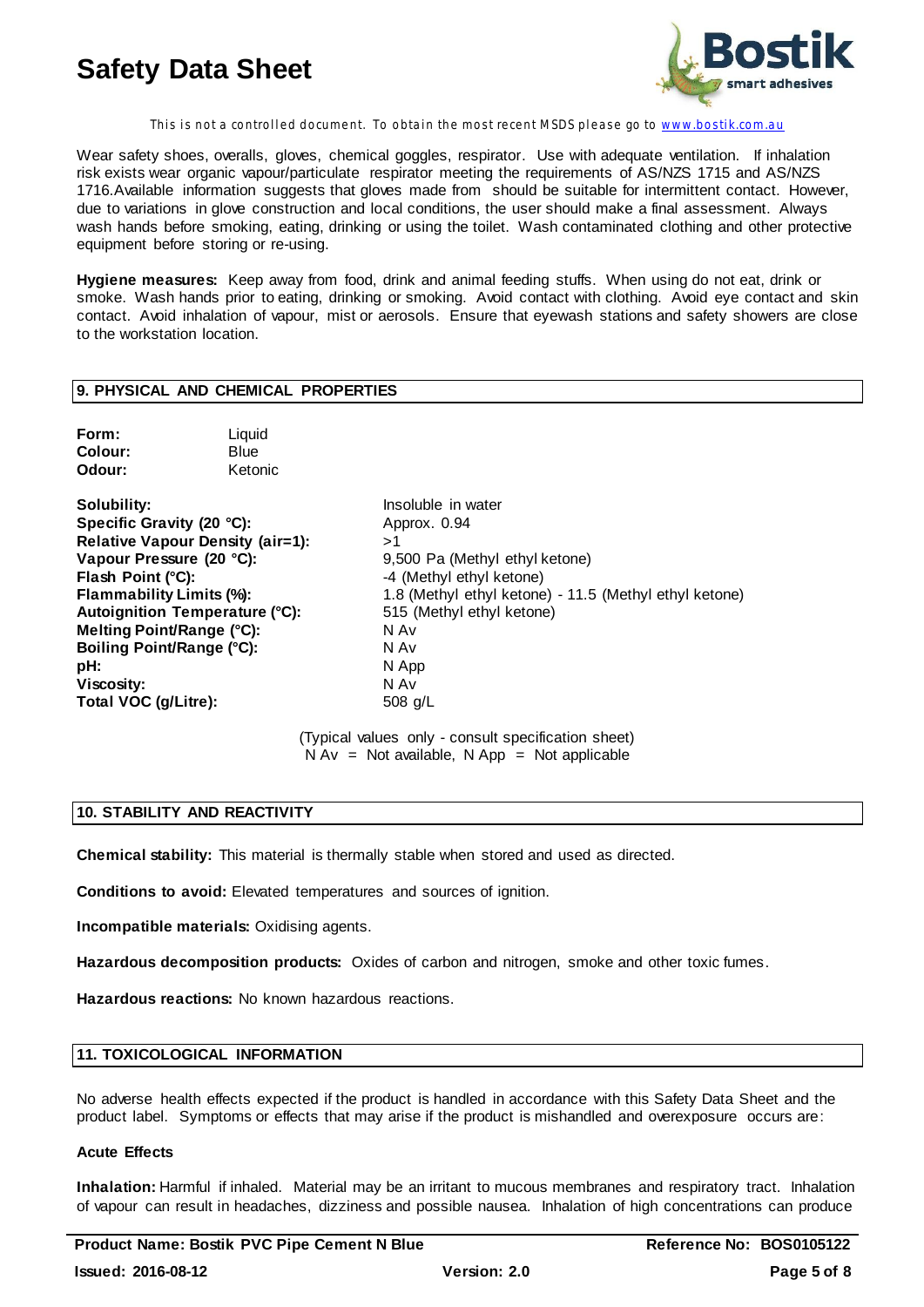

This is not a controlled document. To obtain the most recent MSDS please go to www.bostik.com.au

central nervous system depression, which can lead to loss of co-ordination, impaired judgement and if exposure is prolonged, unconsciousness.

**Skin contact:** Contact with skin will result in irritation.

**Ingestion:** Swallowing can result in nausea, vomiting and irritation of the gastrointestinal tract.

**Eye contact:** A severe eye irritant. Corrosive to eyes: contact can cause corneal burns. Contamination of eyes can result in permanent injury.

#### **Acute toxicity**

**Inhalation:** This material has been classified as a Category 4 Hazard. Acute toxicity estimate (based on ingredients): 10 - 20 mg/L

**Skin contact:** This material has been classified as non-hazardous. Acute toxicity estimate (based on ingredients): >2,000 mg/Kg

**Ingestion:** This material has been classified as non-hazardous. Acute toxicity estimate (based on ingredients): >2,000 mg/Kg

**Corrosion/Irritancy:** Eye: this material has been classified as a Category 1 Hazard (irreversible effects to eyes). Skin: this material has been classified as a Category 2 Hazard (reversible effects to skin).

**Sensitisation:** Inhalation: this material has been classified as not a respiratory sensitiser. Skin: this material has been classified as not a skin sensitiser.

**Aspiration hazard:** This material has been classified as non-hazardous.

**Specific target organ toxicity (single exposure):** This material has been classified as a Category 3 Hazard. Exposure via inhalation may result in depression of the central nervous system.

### **Chronic Toxicity**

**Mutagenicity:** This material has been classified as non-hazardous.

**Carcinogenicity:** This material has been classified as non-hazardous.

**Reproductive toxicity (including via lactation):** This material has been classified as non-hazardous.

**Specific target organ toxicity (repeat exposure):** This material has been classified as non-hazardous.

### **12. ECOLOGICAL INFORMATION**

Avoid contaminating waterways.

**Acute aquatic hazard:** This material has been classified as non-hazardous. Acute toxicity estimate (based on ingredients): >100 mg/L

**Long-term aquatic hazard:** This material has been classified as non-hazardous. Non-rapidly or rapidly degradable substance for which there are adequate chronic toxicity data available OR in the absence of chronic toxicity data, Acute toxicity estimate (based on ingredients): >100 mg/L, where the substance is not rapidly degradable and/or BCF < 500 and/or log  $K_{ow}$  < 4.

**Ecotoxicity:** No information available.

**Persistence and degradability:** No information available.

**Bioaccumulative potential:** No information available.

**Product Name: Bostik PVC Pipe Cement N Blue Reference No: BOS0105122**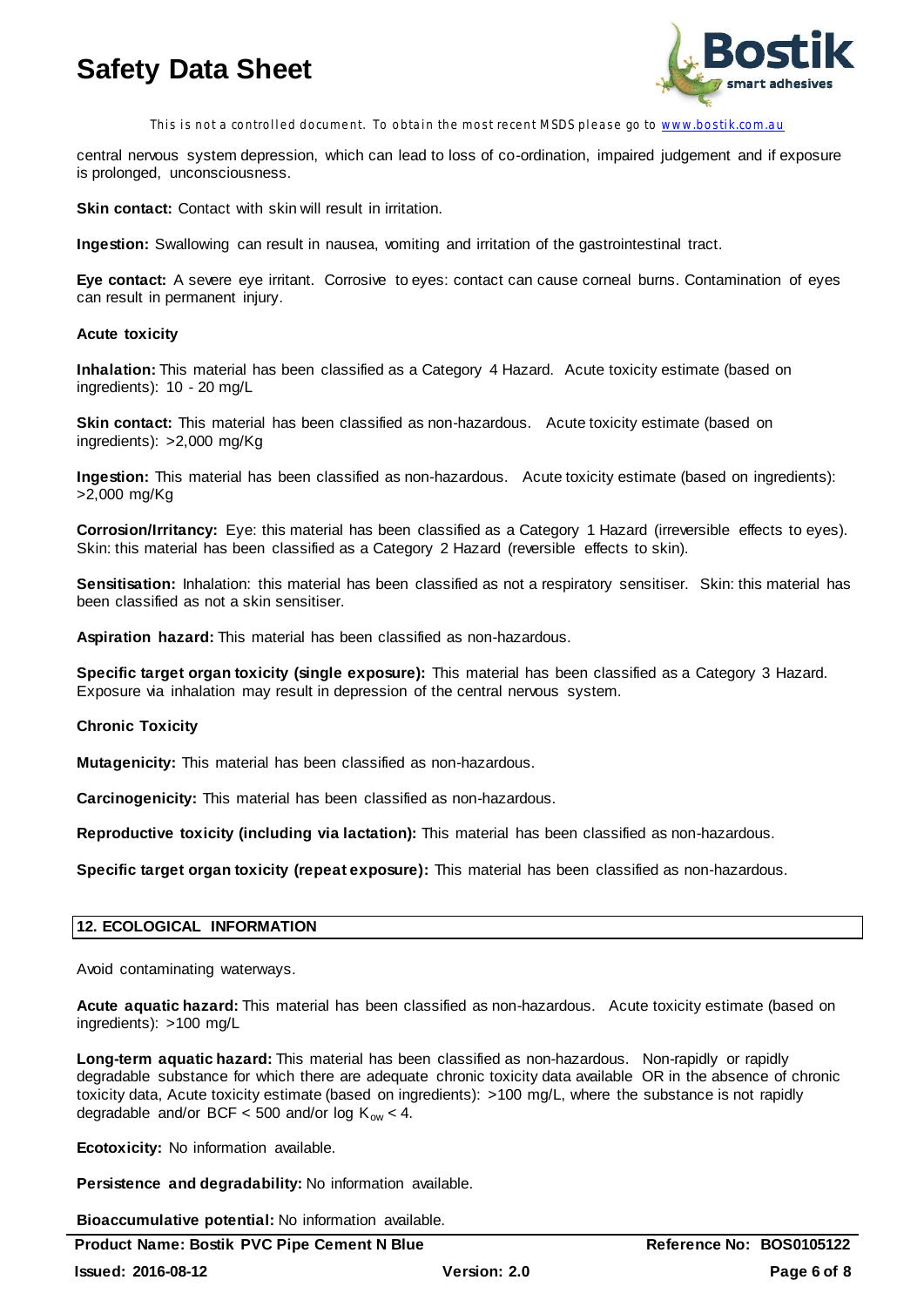

This is not a controlled document. To obtain the most recent MSDS please go to www.bostik.com.au

**Mobility:** No information available.

#### **13. DISPOSAL CONSIDERATIONS**

Persons conducting disposal, recycling or reclamation activities should ensure that appropriate personal protection equipment is used, see "Section 8. Exposure Controls and Personal Protection" of this SDS.

If possible material and its container should be recycled. If material or container cannot be recycled, dispose in accordance with local, regional, national and international Regulations.

## **14. TRANSPORT INFORMATION**

#### **ROAD AND RAIL TRANSPORT**

Classified as Dangerous Goods by the criteria of the "Australian Code for the Transport of Dangerous Goods by Road & Rail" and the "New Zealand NZS5433: Transport of Dangerous Goods on Land".

| 1133        |
|-------------|
| 3           |
| Ш           |
| $\cdot$ 3YE |
| 14          |
|             |

**Proper Shipping Name:** ADHESIVES

**Segregation Dangerous Goods:** Not to be loaded with explosives (Class 1), flammable gases (Class 2.1), if both are in bulk, toxic gases (Class 2.3), spontaneously combustible substances (Class 4.2), oxidising agents (Class 5.1), organic peroxides (Class 5.2), toxic substances (Class 6.1), infectious substances (Class 6.2) or radioactive substances (Class 7). Exemptions may apply.

#### **MARINE TRANSPORT**

Classified as Dangerous Goods by the criteria of the International Maritime Dangerous Goods Code (IMDG Code) for transport by sea.



| UN No:                                                | 1133      |  |  |
|-------------------------------------------------------|-----------|--|--|
| Dangerous Goods Class:                                | З         |  |  |
| <b>Packing Group:</b><br><b>Proper Shipping Name:</b> | ADHESIVES |  |  |

#### **AIR TRANSPORT**

Classified as Dangerous Goods by the criteria of the International Air Transport Association (IATA) Dangerous Goods Regulations for transport by air.